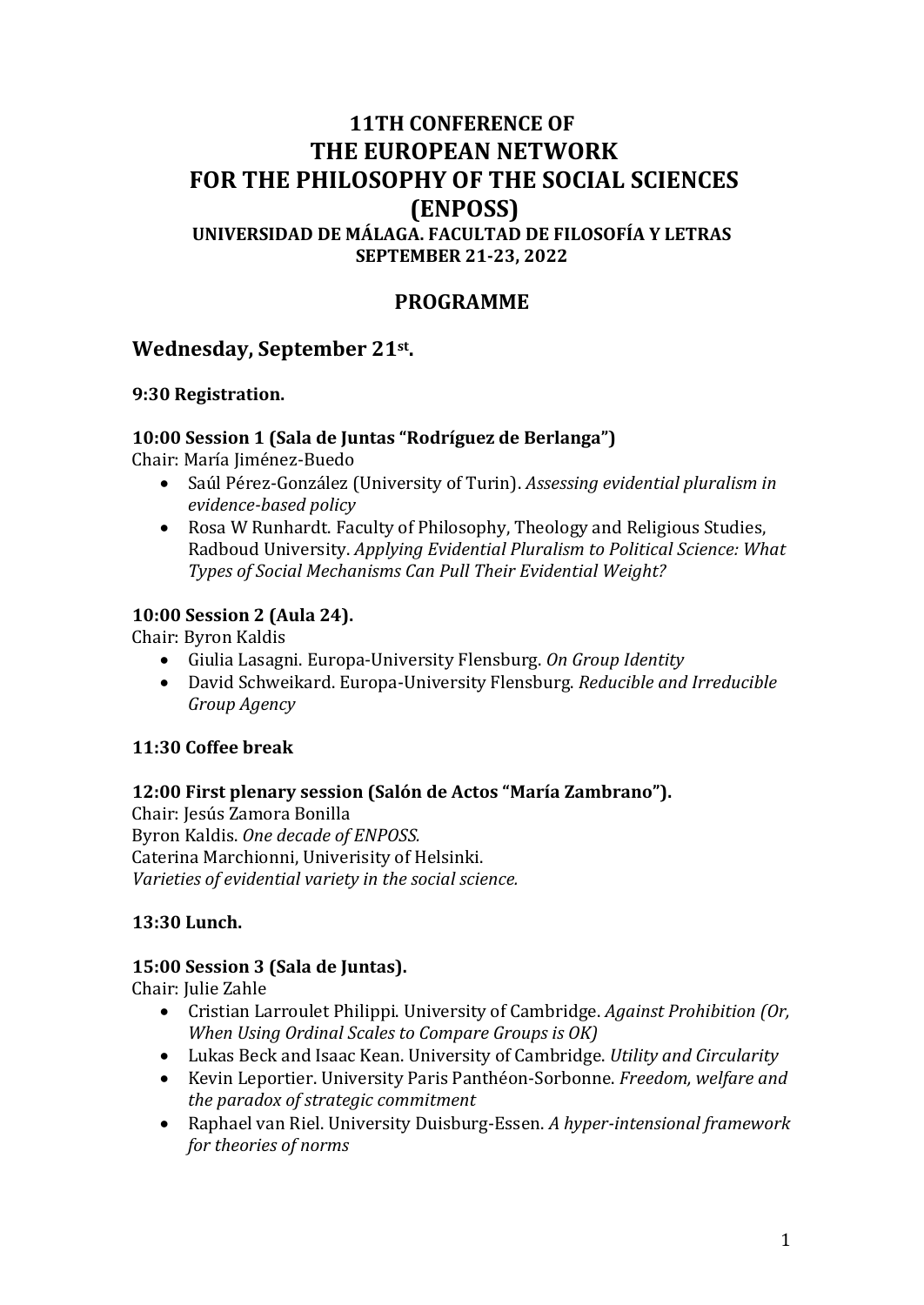### **15:00 Session 4 (Aula 24).**

Chair: Rosa Runhardt

- Matti Sarkia. University of Helsinki. *Two conceptions of naturalized social ontology*
- Francesco Franda. University at Buffalo. *Construction and Value-ladeness in the Making of Social Kinds*
- Valeria Martino. Università di Torino. *Peer Groups as Significant Social Groups*
- Frank Zenker. Boğaziçi University. *Theoretical knowledge and behavioral science*

### **18:00 End of sessions.**

# **Thursday, September 22nd**

### **9:15 Session 5 (Sala de Juntas).**

Chair: Tomasz Kwarciński Sympossium *"Science and the Problem of Scientism: Can Philosophy Help to Mitigate Scientism's Negative Effects"* Michael Lissack, Tongji University Hugo Letiche, Institut Mines: TBS Moti Mizrahi, Florida Tech Robert Martin, Truman University.

#### **9:15 Session 6 (Aula 24).**

Chair: Donal Khosrowi Sympossium *"Replication crises, scientific reform, and epistemic progress"* Anne Scheel, Vrije Universiteit Amsterdam Sophia Crüwell, University of Cambridge Felipe Romero, University of Groningen Vincent Traag, Centre for Science and Technology Studies (CWTS), Leiden University Jeroen de Ridder, Vrije Universiteit Amsterdam.

#### **11:30 Coffe break.**

#### **12:00 Second plenary session (Salón de Actos).**

Chair: Eleonora Montuschi Marion Godman, Aarhus University. *Why you are who you are: Using historical kinds to explain social identities.*

**13:30 Lunch**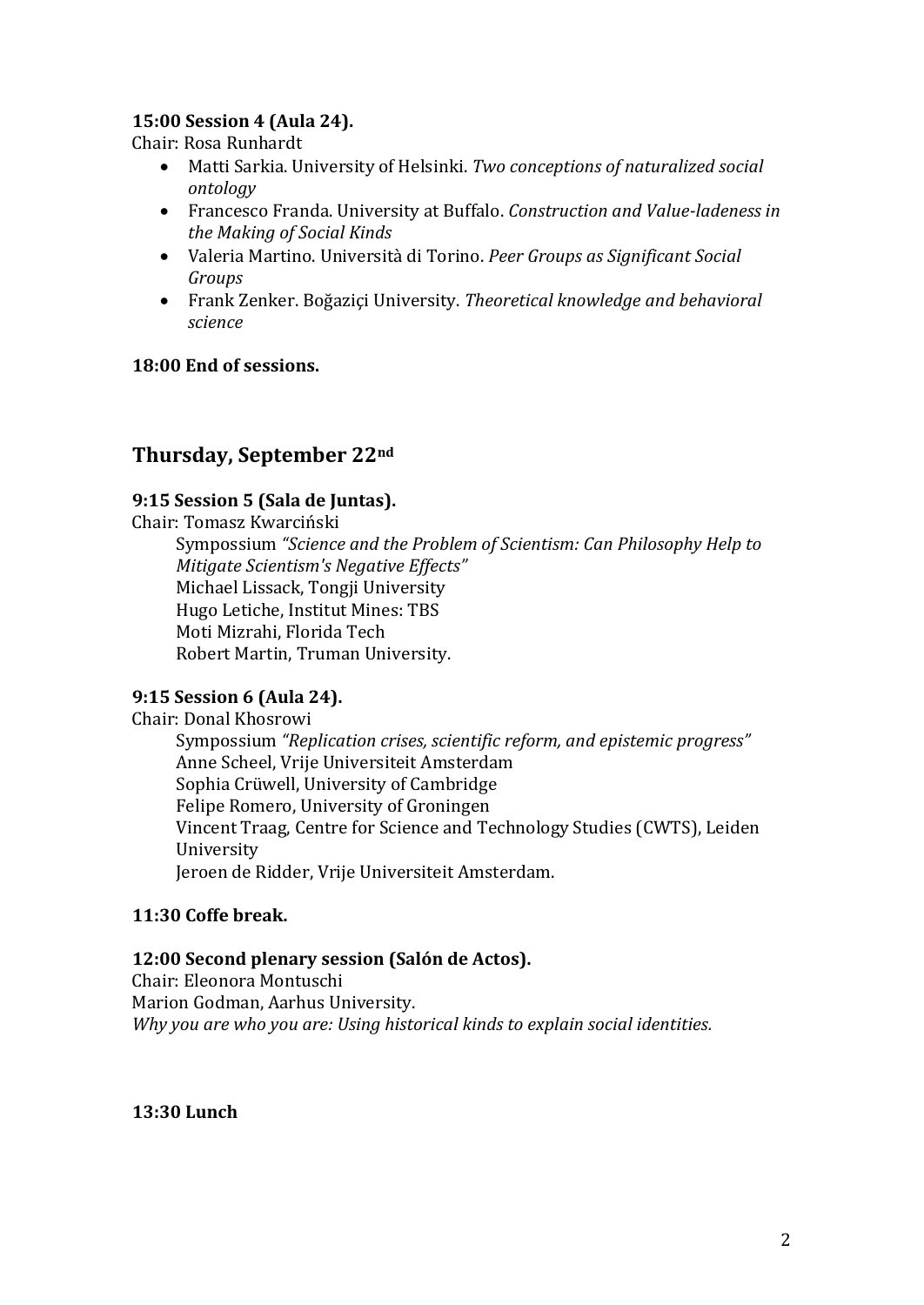# **15:00 Session 7 (Sala de Juntas).**

Chair: Marion Godman

- Gabriel Târziu (University of Bucharest) and Richard David-Rus (Institutul de Antropologie "Francisc I Rainer", Academia Romana). *Verstehen as Objectual Understanding*
- Heiner Koch. University of Duisburg-Essen, *Structural Domination*
- Martina Valković (Leibniz University Hannover; Radboud University Nijmegen), Karim Baraghith (Leibniz University Hannover) and Finn Jordan (University of Duesseldorf)*. A Question of Power: Can Cultural Evolutionary Theory Explain Dominance?*

## **15:00 Session 8 (Aula 24).**

Chair: Caterina Marchionni

- Inkeri Koskinen, Tampere University. *How institutional solutions meant to increase diversity in science fail*
- Baptiste Bedessem (MNHN) and Eleonora Montuschi (Università Ca'Foscari). *Understanding What in Public Understanding of Science*
- Sean Muller, JIAS, University of Johannesburg. *Revisiting Normal Science*

### **17:15 End of sessions.**

# **Friday, September 23rd.**

### **9:30 Session 9 (Sala de Juntas)**

Chair: Frank Hindriks

- Ute Schmiel and Hendrik Sander (University of Duisburg-Essen). *Neoclassical Valuation Methods from a Critical Rationalist Perspective*
- Patricia Marino (University of Waterloo). *Cost-Benefit Analysis, Ethical Values, and Other-Regarding Preferences*

### **9:30 Session 10 (Aula 24)**

Chair: Tuukka Kaidesoja

- Krzysztof Turek. Tomasz Kwarciński (Cracow University of Economics). *What Should Contractarian Economists Do?*
- Matteo Bianchin (University of Rome Tor Vergata). *Agent-Neutral Roles and Agent-Neutral Reasons: How Does Social Cognition Shape the Normative Infrastructure of Cooperation?*

### **11:00 Coffee break.**